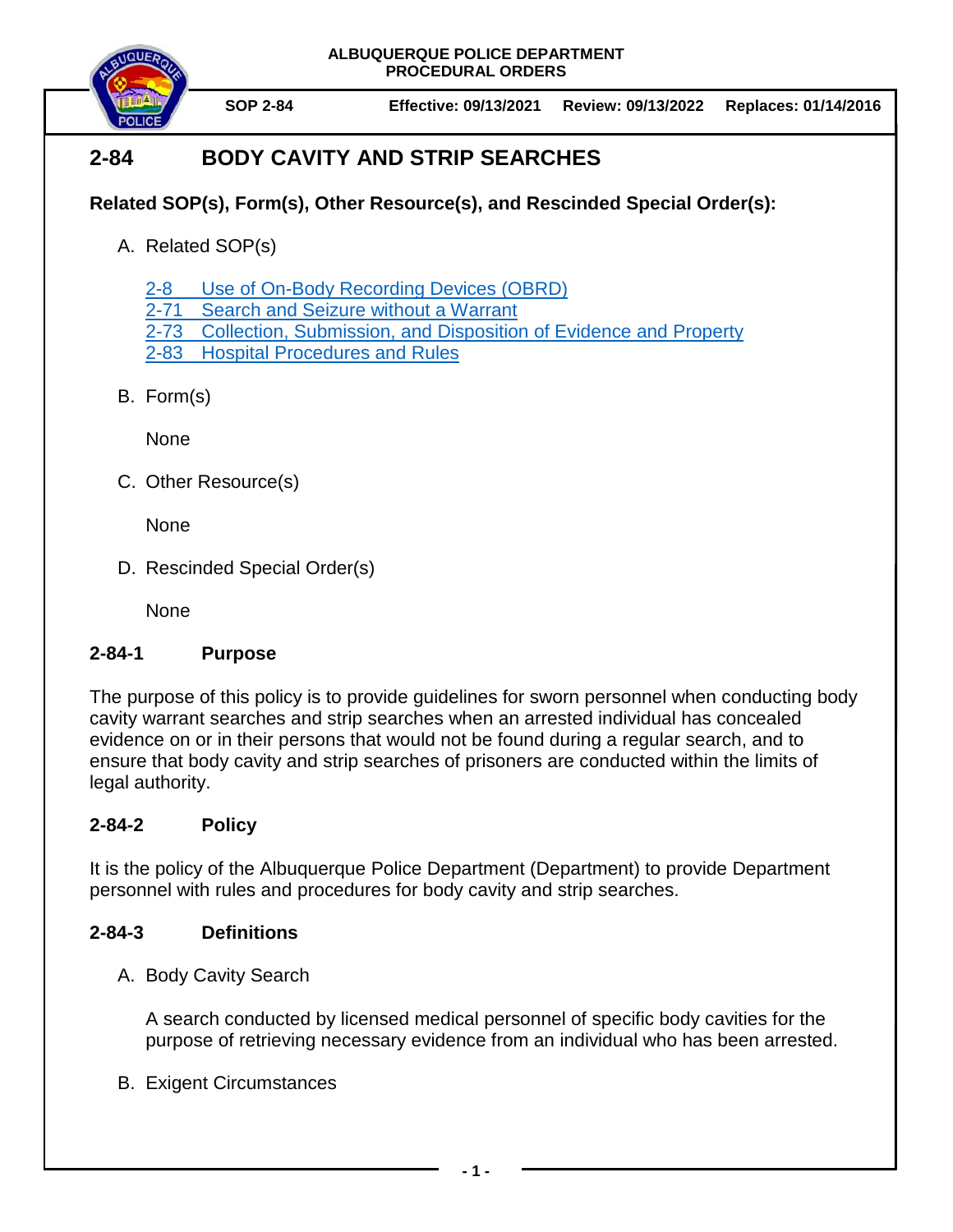| ALBUQUERQUE POLICE DEPARTMENT<br><b>PROCEDURAL ORDERS</b>                                                                                                                                                                                                                                                                                                                                       |                                                                                                                                                                                                                                                                                                                                                      |                                                                                                                                                                                                                             |  |                                       |                                                                                                                                                                                                                                                                                                                                                                                                                         |                    |                      |
|-------------------------------------------------------------------------------------------------------------------------------------------------------------------------------------------------------------------------------------------------------------------------------------------------------------------------------------------------------------------------------------------------|------------------------------------------------------------------------------------------------------------------------------------------------------------------------------------------------------------------------------------------------------------------------------------------------------------------------------------------------------|-----------------------------------------------------------------------------------------------------------------------------------------------------------------------------------------------------------------------------|--|---------------------------------------|-------------------------------------------------------------------------------------------------------------------------------------------------------------------------------------------------------------------------------------------------------------------------------------------------------------------------------------------------------------------------------------------------------------------------|--------------------|----------------------|
|                                                                                                                                                                                                                                                                                                                                                                                                 |                                                                                                                                                                                                                                                                                                                                                      |                                                                                                                                                                                                                             |  | <b>SOP 2-84</b>                       | <b>Effective: 09/13/2021</b>                                                                                                                                                                                                                                                                                                                                                                                            | Review: 09/13/2022 | Replaces: 01/14/2016 |
|                                                                                                                                                                                                                                                                                                                                                                                                 |                                                                                                                                                                                                                                                                                                                                                      | An emergency situation(s) requiring immediate action to prevent imminent danger to<br>life, serious damage to property, to forestall the imminent escape of an individual, or<br>prevent the destruction of evidence.       |  |                                       |                                                                                                                                                                                                                                                                                                                                                                                                                         |                    |                      |
|                                                                                                                                                                                                                                                                                                                                                                                                 | C. Probable Cause (Arrest)                                                                                                                                                                                                                                                                                                                           |                                                                                                                                                                                                                             |  |                                       |                                                                                                                                                                                                                                                                                                                                                                                                                         |                    |                      |
| When facts and circumstances within an officer's knowledge or on which an officer has<br>reasonable, trustworthy information, are sufficient to warrant a reasonable person to<br>believe that an offense has been or is being committed and the individual arrested<br>conspired to commit the act, consistent with SOP Search and Seizure without a<br>Warrant.<br>D. Probable Cause (Search) |                                                                                                                                                                                                                                                                                                                                                      |                                                                                                                                                                                                                             |  |                                       |                                                                                                                                                                                                                                                                                                                                                                                                                         |                    |                      |
|                                                                                                                                                                                                                                                                                                                                                                                                 |                                                                                                                                                                                                                                                                                                                                                      |                                                                                                                                                                                                                             |  |                                       |                                                                                                                                                                                                                                                                                                                                                                                                                         |                    |                      |
|                                                                                                                                                                                                                                                                                                                                                                                                 | When there is a fair probability that contraband or evidence of a crime will be found in<br>a particular place. The refusal of an individual to provide consent to search a person,<br>premises, or items does not provide probable cause or reasonable suspicion of<br>criminal activity, consistent with SOP Search and Seizure without a Warrant. |                                                                                                                                                                                                                             |  |                                       |                                                                                                                                                                                                                                                                                                                                                                                                                         |                    |                      |
|                                                                                                                                                                                                                                                                                                                                                                                                 |                                                                                                                                                                                                                                                                                                                                                      | E. Strip Search                                                                                                                                                                                                             |  |                                       |                                                                                                                                                                                                                                                                                                                                                                                                                         |                    |                      |
|                                                                                                                                                                                                                                                                                                                                                                                                 |                                                                                                                                                                                                                                                                                                                                                      | A search conducted by sworn personnel of an arrested individual during which the<br>individual removes all articles of clothing and sworn personnel visually examine the<br>individual for any signs of concealed evidence. |  |                                       |                                                                                                                                                                                                                                                                                                                                                                                                                         |                    |                      |
|                                                                                                                                                                                                                                                                                                                                                                                                 | 2-84-4                                                                                                                                                                                                                                                                                                                                               |                                                                                                                                                                                                                             |  | <b>Rules and Procedures</b>           |                                                                                                                                                                                                                                                                                                                                                                                                                         |                    |                      |
| A. Strip Search                                                                                                                                                                                                                                                                                                                                                                                 |                                                                                                                                                                                                                                                                                                                                                      |                                                                                                                                                                                                                             |  |                                       |                                                                                                                                                                                                                                                                                                                                                                                                                         |                    |                      |
|                                                                                                                                                                                                                                                                                                                                                                                                 |                                                                                                                                                                                                                                                                                                                                                      |                                                                                                                                                                                                                             |  |                                       | 1. Sworn personnel must have established probable cause to believe the individual<br>has concealed evidence on their person.                                                                                                                                                                                                                                                                                            |                    |                      |
|                                                                                                                                                                                                                                                                                                                                                                                                 |                                                                                                                                                                                                                                                                                                                                                      |                                                                                                                                                                                                                             |  | the following:                        | 2. Sworn personnel shall only conduct a strip search after they have obtained one of                                                                                                                                                                                                                                                                                                                                    |                    |                      |
|                                                                                                                                                                                                                                                                                                                                                                                                 |                                                                                                                                                                                                                                                                                                                                                      |                                                                                                                                                                                                                             |  | exist;                                | a. Established probable cause and have reason to believe exigent circumstances                                                                                                                                                                                                                                                                                                                                          |                    |                      |
|                                                                                                                                                                                                                                                                                                                                                                                                 | N/A                                                                                                                                                                                                                                                                                                                                                  |                                                                                                                                                                                                                             |  | İ.<br>c. With a valid search warrant. | The probable cause and the exigent circumstances shall be articulated in<br>the Uniform Incident Report or a supplemental narrative report;<br>b. Verbal consent to search received from the individual; or<br>Sworn personnel shall record the individual's consent on an audio or video<br>recording device (refer to SOP Use of On-Body Recording Devices for<br>sanction classifications and additional duties); or |                    |                      |
|                                                                                                                                                                                                                                                                                                                                                                                                 |                                                                                                                                                                                                                                                                                                                                                      |                                                                                                                                                                                                                             |  |                                       | 3. Sworn personnel shall conduct strip searches in the following manner:                                                                                                                                                                                                                                                                                                                                                |                    |                      |

**- 2 -**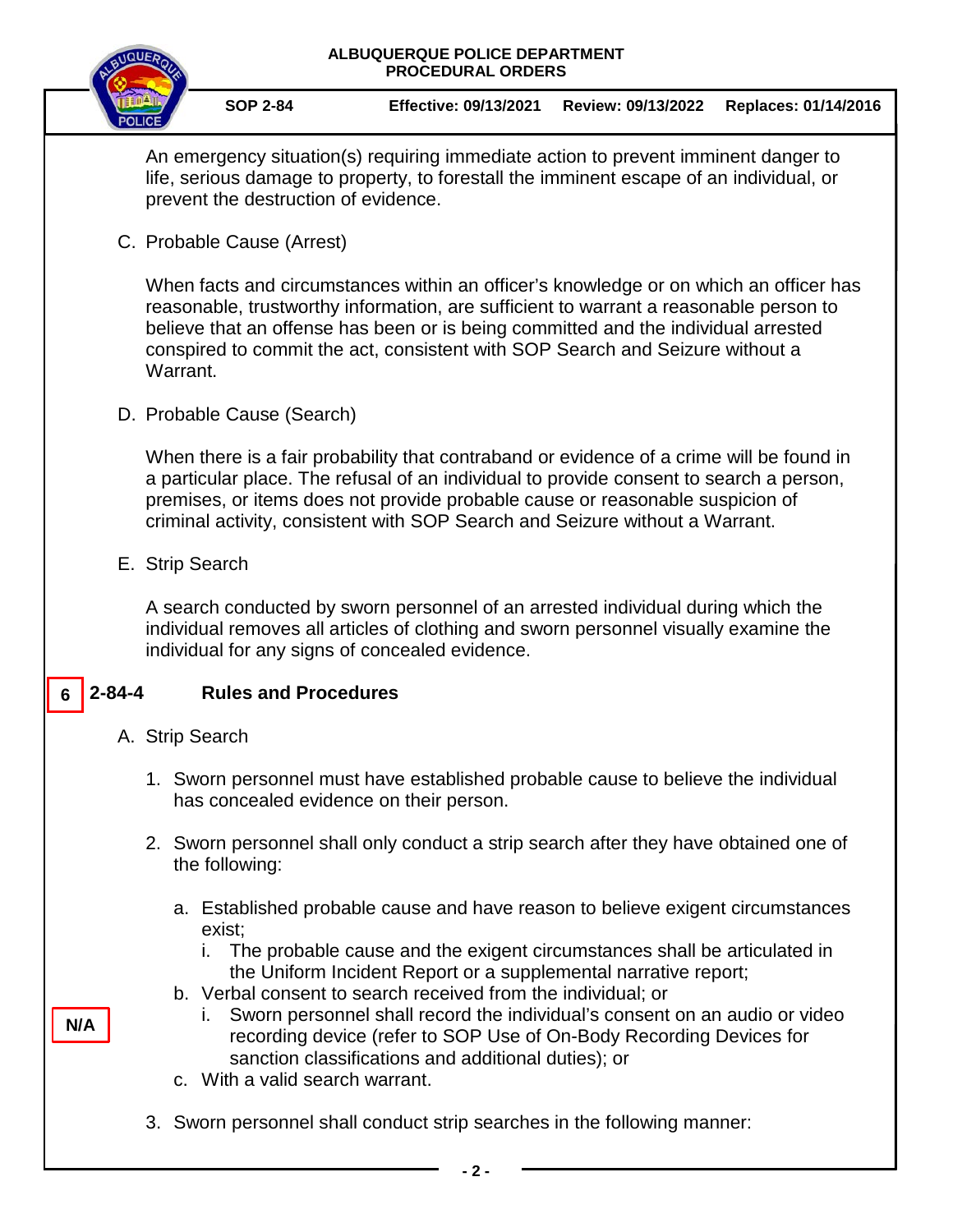### **ALBUQUERQUE POLICE DEPARTMENT PROCEDURAL ORDERS**